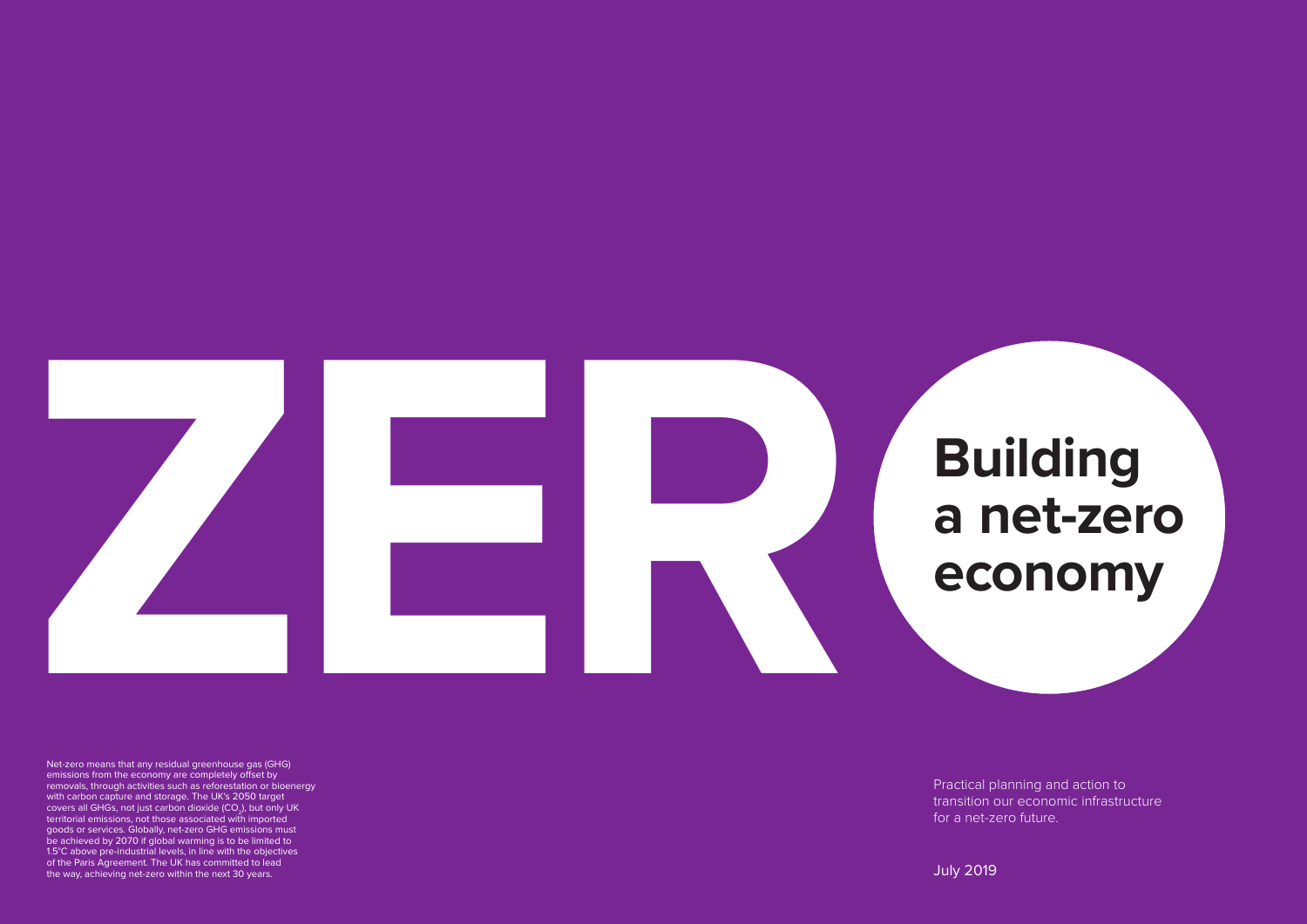The UK government has legislated to cut greenhouse gas emissions to net-zero by 2050. By doing so, the UK will end its contribution to further global warming and position itself as an international leader, opening economic and societal opportunities in doing so.

The net-zero challenge has been compared with the space race of the 1960s. As with the first manned flight to the moon 50 years ago, reaching net-zero will require extraordinary effort and collaboration between business, government and society. It will also generate innovations and opportunities that will define this century.

We bring leading expertise from the infrastructure and buildings sectors and a commitment to working across industry and with government to develop the technologies, skills, supply chains, regulatory frameworks and planning regimes to build a net-zero economy.

The industry coalition behind this paper is focused on how the net-zero transformation can be achieved. We are a group of infrastructure industry organisations with many decades' experience delivering major infrastructure programmes in the UK and around the world. Our insights are underpinned by a deep understanding of technical and commercial realities as well as the challenges inherent in delivering infrastructure at scale and pace.

### **An urgent transformation of the UK's infrastructure is required to respond to climate change**

Our aim in forming this coalition is to harness our collective expertise to support the delivery, and maximise the benefits, of UK net-zero.

Our belief is that net-zero must become an industry-wide mission that transcends traditional business relationships to become a fundamental part of the way we all work, much like health and safety has over recent decades.

Our vision is that the UK's engineering and infrastructure sectors rapidly mobilise to meet the net-zero challenge.

| 1 | Deliver an urgent<br>transition in a<br>flexible way                  | Map and implement critical nea<br>infrastructure such as that for tl<br>for industry, transport and dom<br>Balance trade-offs between co<br>options and innovation. (Gover<br>Develop and apply adaptive ap                                                                                                                                                                             |
|---|-----------------------------------------------------------------------|-----------------------------------------------------------------------------------------------------------------------------------------------------------------------------------------------------------------------------------------------------------------------------------------------------------------------------------------------------------------------------------------|
| 2 | Develop institutional<br>and regulatory<br>frameworks for<br>net-zero | uncertainty. (Government with i<br>Remove barriers and create en<br>cross-sector nature of infrastru-<br>• Develop institutional arrangem<br>to infrastructure delivery and d<br>parts of government. (Governm<br>Align economic regulators with<br>investments support it. (Goverr<br>Implement a coherent framewo<br>regional and national scales. (G                                 |
| З | Mobilise and transform<br>supply chains                               | Map skills requirements for the<br>into national and regional skills<br>Identify and implement opportu<br>intensive to net-zero infrastruct<br>Scale up capacity and skills rap<br>into the workplace. Ensure key<br>leadership and technical capab<br>Align investment, procurement<br>(Industry and government)<br>• Transform the way infrastructur<br>to deliver low-carbon outcome |
| 4 | Maximise the benefits                                                 | Integrate net-zero with broader<br>$\bullet$<br>governance best practice. (Indu<br>Identify and implement strategi<br>benefits of UK leadership on no<br>inward investment. Include net<br>in a revamped industrial strated<br>Empower UK regions to develo<br>strategies to take advantage of<br>so, rebalance the UK's econom                                                         |
| 5 | Minimise costs,<br>mobilise finance                                   | Use digital technologies, new b<br>to get more out of our infrastru<br>of new infrastructure needed. (<br>Reduce deployment costs by le<br>such as offshore wind. (Industr<br>Build on recent positive develo<br>Task Force on Climate-related<br>capital flows away from carbon<br>compatible with net-zero. (Gov                                                                      |

## **A focus on how**



ar-term activities for delivery of 'difficult' he production and supply of hydrogen restic uses. (Industry and government) mmitments now and flexibility for future mment with industry support) pproaches to manage future industry support)

abling framework, recognising the cture. (Government with industry support) ents to overcome siloed approaches rive net-zero across all tiers and nent with industry support) net-zero, ensuring all infrastructure iment with industry support) ork for co-ordinated action at local, city, Government with industry support)

net-zero infrastructure pipeline. Feed strategies. (Industry and government) unities for transitioning workers from carbonture sectors. (Industry and government) eridly, across all educational stages and actors such as local authorities have the lities needed. (Government and industry) and regulation to cut lifecycle carbon.

e projects are delivered and contracted s. (Industry and government)

**4** Anderson and social ustry and government) ies to maximise the economic et-zero through jobs, exports and -zero as grand challenge or mission gy. (Government and industry) op skills and economic development net-zero infrastructure. In doing y. (Government and industry)

business models and behavioural change icture systems and minimise the amount (Industry supported by government) earning from recent successes y supported by government) ppments (such as those resulting from the Financial Disclosures) to rapidly redirect i-intensive investments towards infrastructure ernment with industry support)

**We have identified five overarching challenges that must be urgently addressed to build the infrastructure we need for net-zero by 2050. Our understanding and articulation of these challenges will change over time, but we will use this framework to guide our activities. Our focus will be on how these challenges can be addressed.**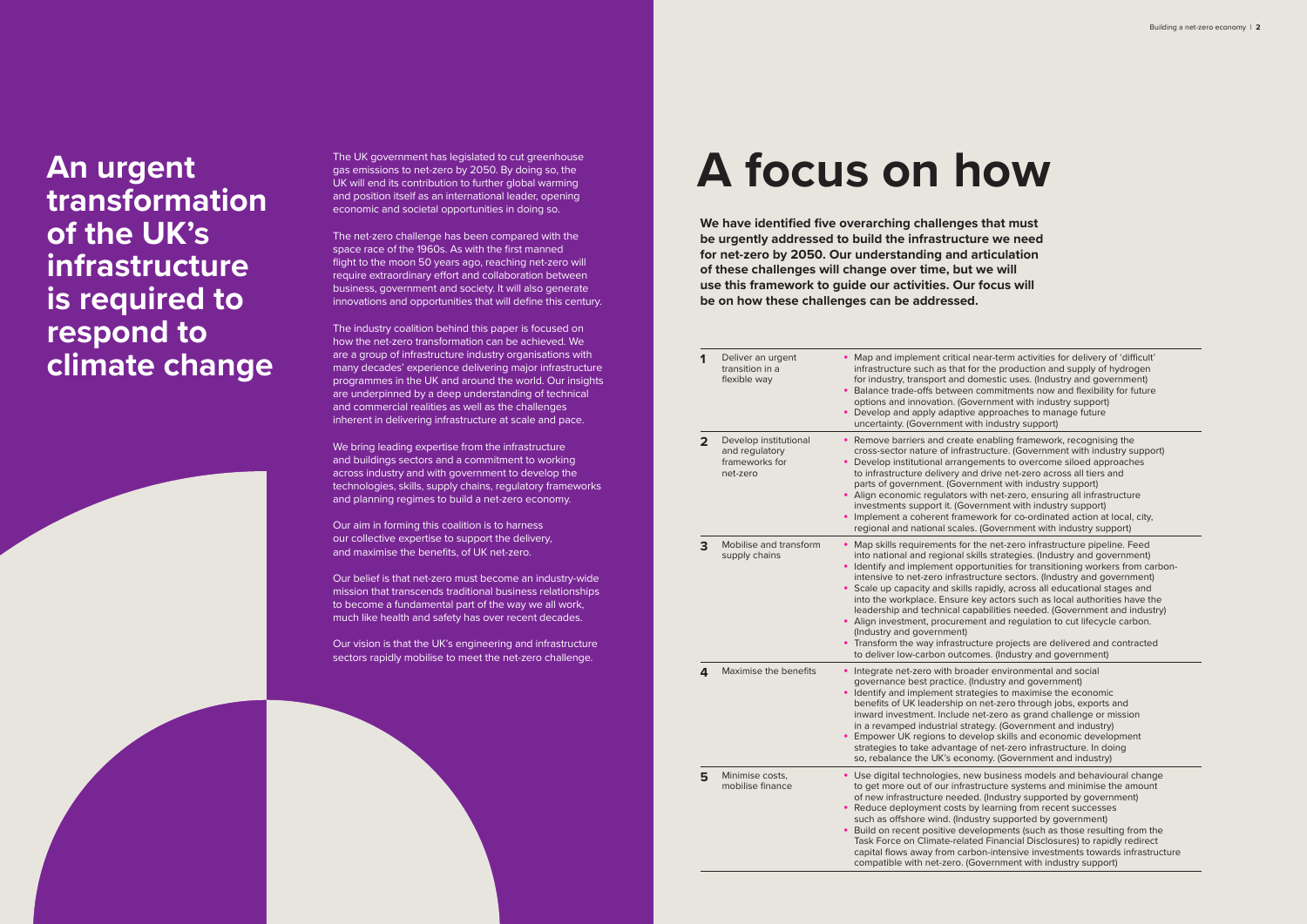This coalition consists of organisations committed to developing a practical, actionable response to the netzero agenda, and to playing a leading role in achieving it.



M M **MOTT MACDONALD** 

### **SKANSKA**







## **This industry coalition**

In addition to the partners named here, we have engaged with other leading infrastructure players and envisage expanding as a group throughout 2019 and beyond.

### **Our objectives are to:**

1. Identify the necessary enabling environment (policies, incentives and regulations) to deliver net-zero while minimising costs and maximising wider environmental, social and economic benefits across all regions of the UK.

2. Develop a practical understanding of the urgent activities and critical paths for the most difficult (and often least-understood) areas of new economic infrastructure required for net-zero, such as net-zero industrial clusters, the hydrogen economy and nationwide electric vehicle charging.

- 3. Bring a collaborative, mission-oriented whole-system approach (based on systems thinking and systems engineering principles) to all aspects of planning and delivering infrastructure for netzero, recognising the interactions between infrastructure sectors.
- 4. Provide a collaborative hub for infrastructure industry efforts on net-zero, convene cross-sector expertise in partnership with the government, and mobilise and communicate industry action on net-zero.

so that our contributions are relevant and practical for policymakers, and with other industry groups, so that our outputs are complementary to their existing and planned work.

Our focus is economic infrastructure – those assets that promote economic development and activity such as buildings, transport, water, waste and energy. We recognise the critical importance of social infrastructure such as schools, hospitals and public spaces but do not envisage these being central to our scope of work.

#### **Next steps**

We aim to progress at speed in the second half of 2019. Activities will include engaging government

In pursuing these objectives, we will focus on areas where there remain substantial gaps in understanding, address those we can, and support others where they are better placed to act.

Through May-July we have engaged with the Committee on Climate Change (CCC), National Infrastructure Commission (NIC) and the Department for Business, Energy & Industrial Strategy (BEIS), Aldersgate Group, Green Construction Board, Energy Systems Catapult and Major Projects Association. We will be engaging with HM Treasury and the Infrastructure & Projects Authority (IPA) in the autumn. As we move forward, we will continue working with government

> "In May, we provided our advice to the UK government to set an ambitious new target for the UK to achieve 'net-zero' greenhouse gas emissions by 2050. Now that Parliament has adopted this target it is urgent for all sections of society to come together to make sure we achieve it. Ending the UK's contribution to global warming requires ambitious action across all sectors of the UK's economy, and we are delighted to see the infrastructure industry coming together to help deliver this objective. We look forward to supporting this initiative."

and stakeholders to further scope and analyse specific issues relating to our five identified key challenges. We will hold a series of workshops leading to initial outputs and recommendations by the end of 2019. We expect this to include critical path analysis for key infrastructure areas and the development of a whole-system missionbased approach for driving the delivery of net-zero infrastructure. We will supplement this with knowledge sharing and industry engagement.

In parallel, we will look at how we evolve and expand as a group. As we move forward we would welcome the participation of others involved in the delivery and operation of infrastructure who are

committed to net-zero. We invite our colleagues in the infrastructure industry to join us and bring your expertise to bear in solving the most urgent challenge of this century. Collectively we can shape the UK's transition to net-zero and gain from the global opportunities this will bring.

And we invite national and local government to work with us. By harnessing our collective experience of managing economic infrastructure and delivering major projects, we can jointly develop the pathways and actions that will deliver net-zero, demonstrate UK leadership internationally and bring benefits across the country.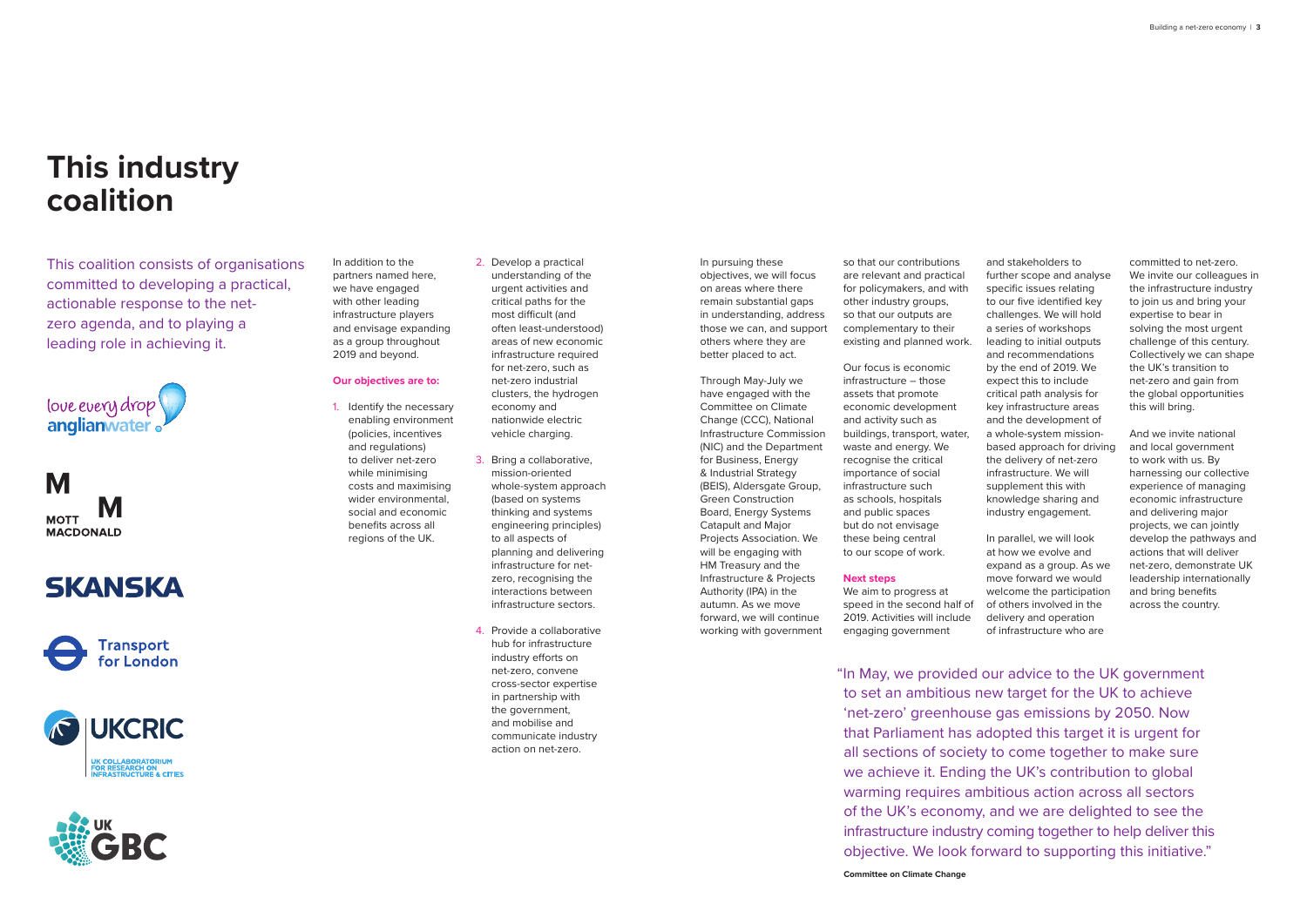Infrastructure is a fundamental driver of economic development and human prosperity. Each pound spent on railways, power plants and housing results in a substantial multiplier effect across the economy through employment and productivity gains. Well-designed infrastructure not only has positive impacts on long-term growth but can also contribute towards a better quality of life, more social cohesion, and the protection and enhancement of natural ecosystems.

At the same time, infrastructure development over the last two centuries has resulted in the carbon emissions that are now causing climate change.

### **Why infrastructure matters**

The Treasury's Infrastructure Carbon Review concluded that infrastructure was responsible for over half of all UK greenhouse gas emissions in 2013, of which around one third is related to the construction, operation and maintenance of infrastructure assets and two thirds to the end use of those assets. Without fundamental changes to infrastructure design, delivery and use, the relative impact of infrastructure on overall emissions is expected to rise further and net-zero will simply not be achieved.

### **There are two overarching requirements for infrastructure in mitigating climate change.**

- 1. Infrastructure assets must have the lowest possible whole life GHG emissions. This ultimately means decarbonising materials like concrete and steel and using low-carbon energy in asset construction and use, as well as minimising end-user emissions.
- 2. The overall scale, pace and type of infrastructure built across the economy must be aligned to net-zero.

Investment in infrastructure has been lower in the UK than many other OECD countries in recent decades.<sup>1</sup> According to the NIC, Britain's infrastructure must overcome major challenges if it is to meet the needs of future generations. Weaknesses in infrastructure planning must urgently be addressed to build future capacity, avoid congestion and cut carbon.2 The 2018 National Infrastructure Assessment set out seven core proposals including national full fibre broadband by 2033, half of the UK's power to come from renewables by 2030 and a national standard of flood resilience for all communities by 2050.<sup>3</sup>

This implies transformative change, repurposing of existing infrastructure assets and the creation of entirely new infrastructure systems. Decisions over what economic infrastructure is built and how it is delivered must also recognise the rapid societal and technological changes arising through digitisation, decentralisation and wider macroeconomic trends. These changes have the potential to transform our needs for infrastructure, radically shift approaches to construction and improve the efficiency of infrastructure use.

Adaptive, system-level perspectives must underpin infrastructure planning and delivery so that netzero is achieved in ways that are flexible and responsive to a changing wider landscape.

### **Infrastructure Carbon Review (2013)**

2. NIC (2017) Congestion Capacity, Carbon: Priorities for national infrastructure

The Infrastructure Carbon Review, published by HM Treasury and developed by the Green Construction Board, sets out actions for government, clients and suppliers to reduce carbon from the construction and operation of the UK's infrastructure assets. The infrastructure industry was responsible for 53% of UK GHG emissions in 2013, of which 30% was directly related to the construction, operation and maintenance of assets and 70% to the users of infrastructure. The review highlighted the importance of leadership, innovation and procurement in driving down supply chain emissions and minimising lifecycle emissions in turn cutting costs by cutting carbon.g

"Infrastructure assets must have the lowest possible lifecycle GHG emissions. And the overall scale, pace and type of infrastructure must be aligned to net-zero – all while recognising the rapid societal and technological changes occurring."

### **The current state of UK infrastructure**

### **Advancing net-zero in the built environment**

To meet the challenge of mitigating GHG emissions in the built environment, the World Green Building Council has launched its Advancing net-zero campaign, which sets a target for all buildings to be net-zero in operation by 2050 and all new buildings to meet this standard by 2030. In the UK, the UK Green Building Council (UKGBC) is developing a consistent approach for the measurement and reporting of whole-life carbon emissions and has recently launched a framework definition for how to achieve net-zero in building construction and operation. UKGBC will update this framework over time to tighten standards in collaboration with other industry organisations.

1. OECD (2015) Improving infrastructure in the United Kingdom. Economics Department Working Paper No. 1244

3. NIC (2018) National Infrastructure Assessment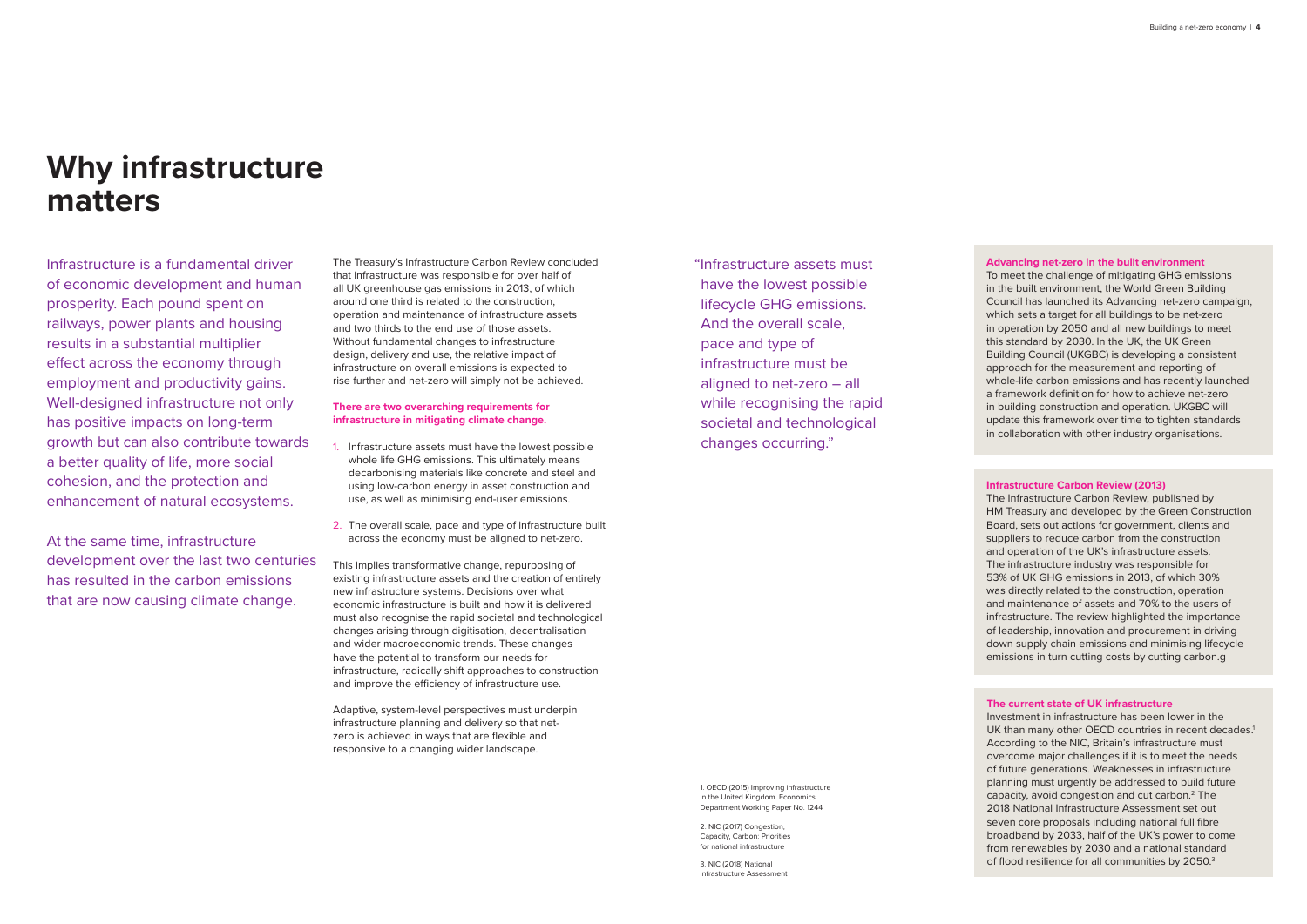While there are multiple possible pathways to net-zero, they will all require a radical and urgent transformation of the UK's economic infrastructure.

### **The scale of transformation required**

In its recent advice to government, the CCC set out the key components of one such pathway, indicating an unprecedented scale and pace of infrastructure delivery across the economy.4 The CCC's analysis suggests net-zero requires:

Note: This figure is indicative only. All dates and numbers are from the CCC report Net-zero (2019), but it is not a comprehensive summary of the CCC's pathway. In reality there will be many possible pathways to net-zero.

- Doubling or even quadrupling the capacity of the UK's electricity generation system by 2050 to meet increasing demand, with all generation from low-carbon sources. This means building the equivalent of 7500 offshore wind turbines and upgrading transmission and distribution networks.
- Retrofitting 29M homes and virtually all nonresidential buildings to achieve high standards of energy efficiency, supplied by low-carbon heat via heat pumps, hydrogen, or large-scale district heat networks.

Hydrogen Industry and CCS **Buildings Power sector T** Transport GHG removal

- Developing hydrogen fuel production facilities comparable in scale to today's gas-fired power station fleet, along with associated storage and transportation infrastructure (including repurposing the gas grid), in order to meet industry, freight haulage and shipping needs.
- Phasing out of petrol and diesel vehicles by ensuring that by 2035 at the latest, all new cars and vans sold in the UK are electric or hydrogen powered, supported by 210,000 public charging points nationwide.
- Creation of at least five low-carbon industrial clusters with hydrogen usage and CO<sub>2</sub> capture, transportation and storage infrastructure, enabling hard-todecarbonise industries to go zero-carbon while maintaining the UK's industrial base.

• Large-scale deployment of GHG removal technologies to absorb CO₂ from the atmosphere and store it away for long periods, compensating for residual fossil fuel emissions in sectors such as aviation. These could include bioenergy plants with carbon capture and storage (CCS) and new 'direct air capture' technologies.

Infrastructure supply chains in the UK are currently sized according to market demand, which is typically limited to the build of a few large projects at any one time – such as Crossrail and Hinkley Point C. Net-zero will require a substantial scale-up of these supply chains, strategic coordination across multiple sectors and development of significant new capacity to enhance, refit, upgrade and repurpose established infrastructure. Relevant historical examples of rapid infrastructure delivery in the UK include railway construction from 1830 to 1860 and the switch to natural gas central heating systems in the 1970s.



4. Committee on Climate Change (2019) Net-zero: the UK's contribution to stopping global warming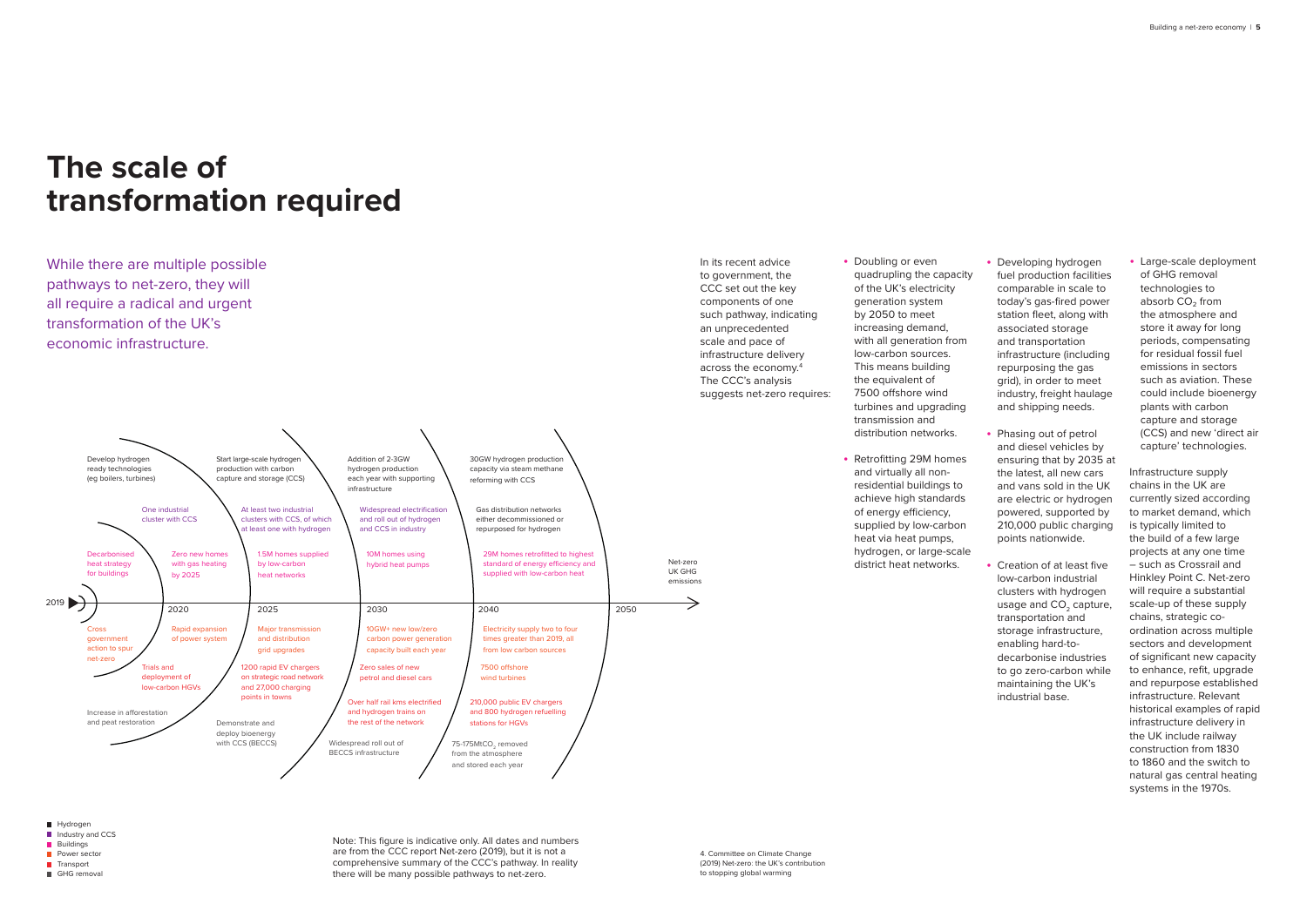### **The need for urgency**

Infrastructure development is one of the main factors limiting the rate of decarbonisation achievable. New infrastructure assets have long lead-in times and lifecycles that frequently span decades or even centuries. As a result, building the infrastructure needed and adapting that already in operation for net-zero by 2050 requires urgent action within the next few years. The longer action is delayed, the more expensive and difficult net-zero will become.

### **The UK's improving institutional architecture for infrastructure planning and delivery**

Following the launch of the first National Infrastructure Plan in 2010, successive governments have taken steps to improve the UK's poor record of infrastructure planning and delivery. The NIC, created in 2015, provides impartial, expert advice on long-term infrastructure challenges and the IPA provides a centre of expertise for project delivery across government.

The UK's system of independent economic regulators overseeing network monopolies has generally performed well in incentivising efficiency and investment. But these regulators, along with other government bodies involved in infrastructure planning and delivery, now urgently need to place the requirements of a net-zero economy at the front and centre of their regulatory approach.

For example, deploying carbon capture and storage (CCS) at scale at multiple locations by 2030 requires the right policy frameworks to be put in place now. CCS is still an immature technology. Innovation, development, incubation, technology transfer, business models and early deployment activities must be initiated now, and by the mid-2020s the UK will need to be deploying working CCS technologies at scale with suitable delivery infrastructure in place. CCS is just one of many requirements that demand urgent attention.

It is also critical that infrastructure investment decisions being made now are aligned with net-zero. This is all too often not the case, as exemplified by Northern Rail's recent purchase of a new fleet of diesel trains. Urgent attention is required to ensure that every investment decision from this point onwards supports low-cost pathways to net-zero. Where there are essential investments required in new GHG-emitting infrastructure assets, these should be designed to be converted to zero-carbon solutions at the earliest opportunity. An example could be procuring duelfuel trains that can initially run on diesel but will ultimately be fully electric or hydrogen-powered.

The UK has a mixed record of infrastructure planning and delivery. The National Infrastructure Assessment highlights the need for decisive action to address the too often slow and uncertain delivery of major infrastructure projects.<sup>5</sup> While government and industry have taken positive steps in recent years to address this, net-zero requires a further fundamental shift in approach and commitment.

"The longer action is delayed, the more expensive and difficult netzero will become."

Though the pursuit of net-zero is urgent, it is also important to proceed thoughtfully with new infrastructure investments, considering alternative options, the potential offered by innovation, and the different ways society, the economy and technology could develop. Wherever possible, flexibility in design should allow for the possibility of reconfiguration and re-use, in much the same way that the London 2012 Olympic Park was designed to be repurposed for a broad range of urban uses after the games had finished.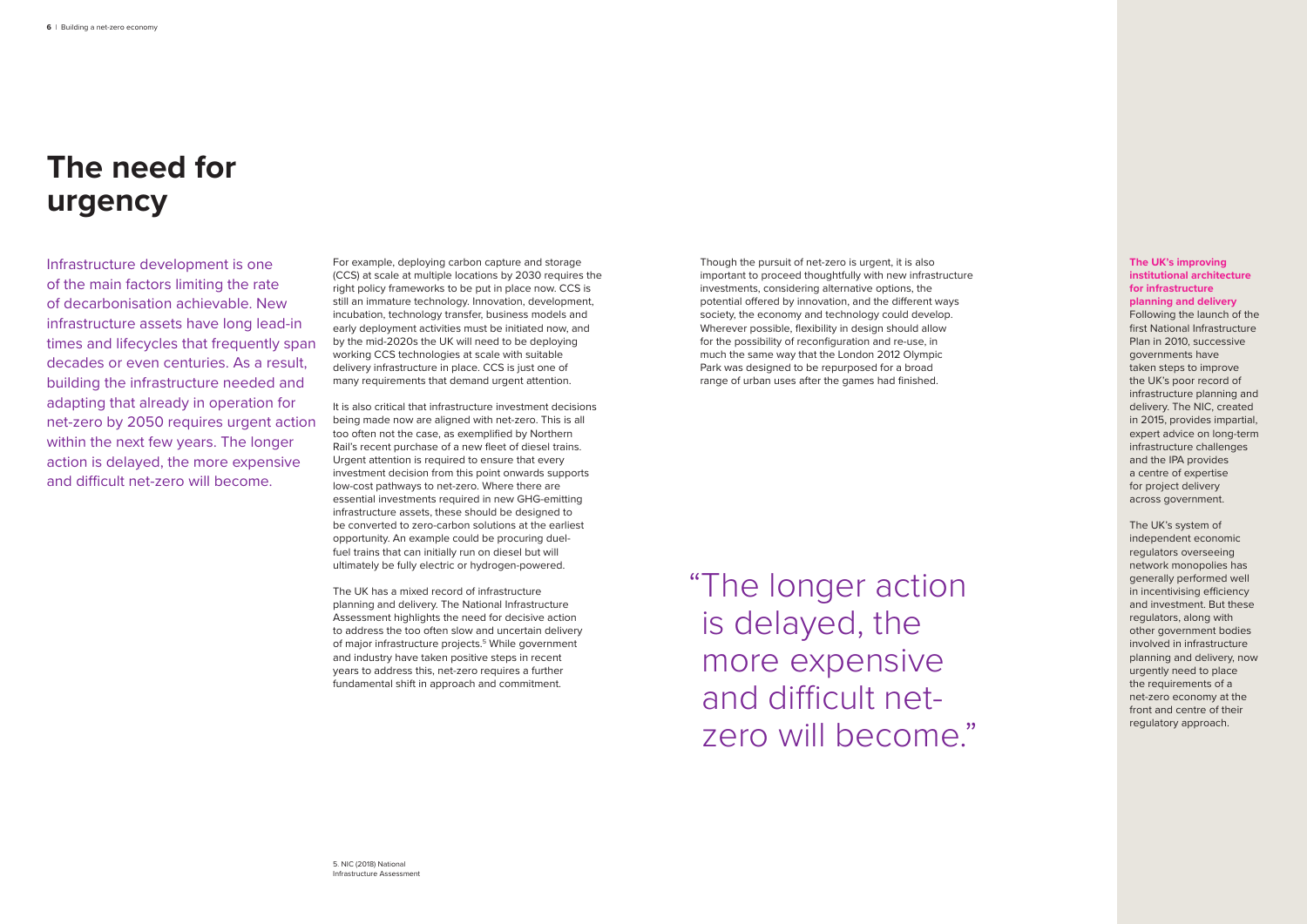### **The role of government**

Reaching net-zero by 2050 requires a mobilisation of society's resources at a scale and pace not achieved for generations. Letting the market decide will not be sufficient. Instead, government must play a critical leadership role by articulating the strategic vision, putting net-zero at the centre of all its activity, and providing the resources, near-term decisions and long-term certainty to maintain transformational change over three decades.

#### **A 'just' transition**

The costs of a rapid transition to a net-zero economy are not just measured in GDP but by the changes that can disadvantage certain industries and workers if suitable plans are not put in place. The notion of a 'just' transition, embodied in the United Nations' Just Transitions Silesia Declaration signed by many countries including the UK, emphasises the need to support and reskill workers whose jobs will be lost or transformed. In the UK, the Trades Union Congress has issued a statement on 'A just transition to a greener, fairer economy', which sets out the need for a comprehensive plan and coherent industrial strategy to support UK employees in taking advantage of the opportunities presented by net-zero.

Through the UK's Industrial Strategy, important progress has been made in this direction. By placing 'grand challenges' and 'missions' at the heart of future UK economic activity, the government is drawing on lessons from some of the major scientific and technological successes of the 20th century including the Apollo programme and development of the internet. Net-zero demands a strengthening of this approach and a new policy framework to drive mission-oriented innovation and growth. A clear signal of intent here would be to make net-zero infrastructure a grand challenge or mission under a revamped Industrial Strategy.

Much of the infrastructure needed for net-zero will come in the form of enhanced or new infrastructure such as electricity networks, hydrogen production and distribution, and  $CO<sub>2</sub>$  transportation and storage – infrastructure that is inherently shared by organisations within industrial sectors, and also by different sectors. This calls for integrated thinking and decision-making across government. And through regulation, it requires government to drive the development of key enabling infrastructure by promoting appropriate ownership models, risk allocation and long-term financial incentives, in the form of predictable revenue.

While all the technologies required to achieve net-zero are all available or under development, innovation will be needed to bring new technologies to market, reduce costs and maximise benefits to the UK economy. Partnership between industry and government is fundamental to successful innovation. The government's sector deals provide an effective model for this type of collaboration and the UK's experience with offshore wind should give policy-makers confidence in the value of this type of approach.

6. The Stern Review (2006), commissioned by the UK government concluded that the benefits of strong, early action on climate change far outweigh the costs of not acting.

"What is the cost to our health and environment if we do not avert the breakdown of our climate, and with it the ecosystems that support the way of life of billions [of people] around the world? The benefits, including health and environmental, could almost fully offset the costs of moving to a net-zero emissions economy – and that doesn't account for the huge economic opportunity of leading the global shift to a greener, cleaner economy."

The CCC estimates that net-zero will cost 1-2% of the UK's GDP to 2050. This amounts to a cumulative investment of £50bn-£70bn a year. The CCC argues that the distribution of this cost between government, businesses, taxpayers and ratepayers must be transparently fair to sustain public support over time.<sup>6</sup> The government's role here is threefold: it must invest itself; it must provide the framework to leverage private investment; and it must do this in ways that prevent costs disproportionately falling on those who can least afford them.

**Claire Perry, former climate minster and newly appointed president of COP26, June 2019**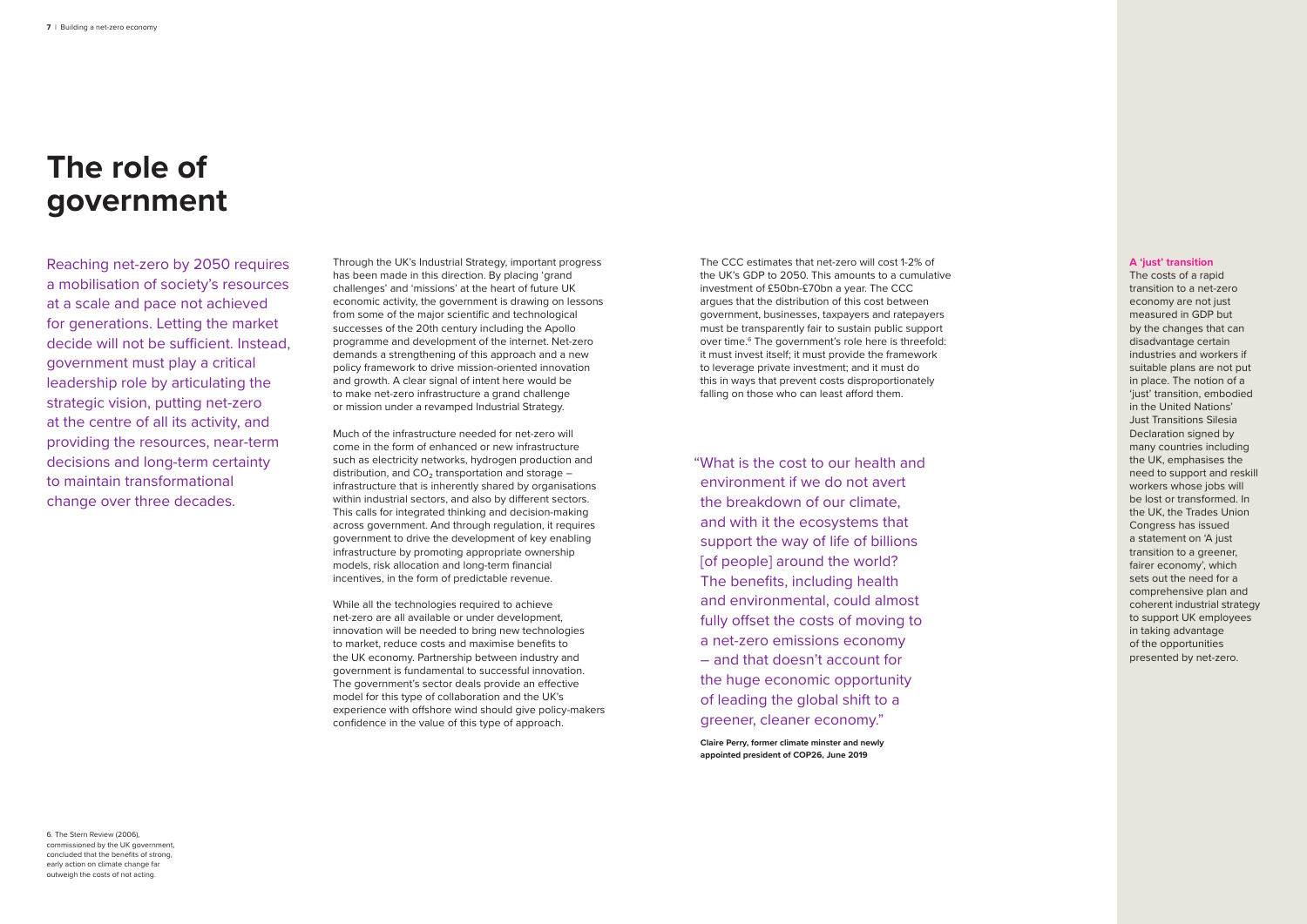**15** I Mott MacDonald I Building a net-zero economy Building a net-zero economy I Mott MacDonald I **16**

## **Five key challenges**

**1**  Deliver an urgent transition in a flexible way

- **2** Develop institutional and regulatory frameworks for net-zero
- **3** Mobilise and transform supply chains
- **4** Maximise the benefits
- **5** Minimise costs, mobilise finance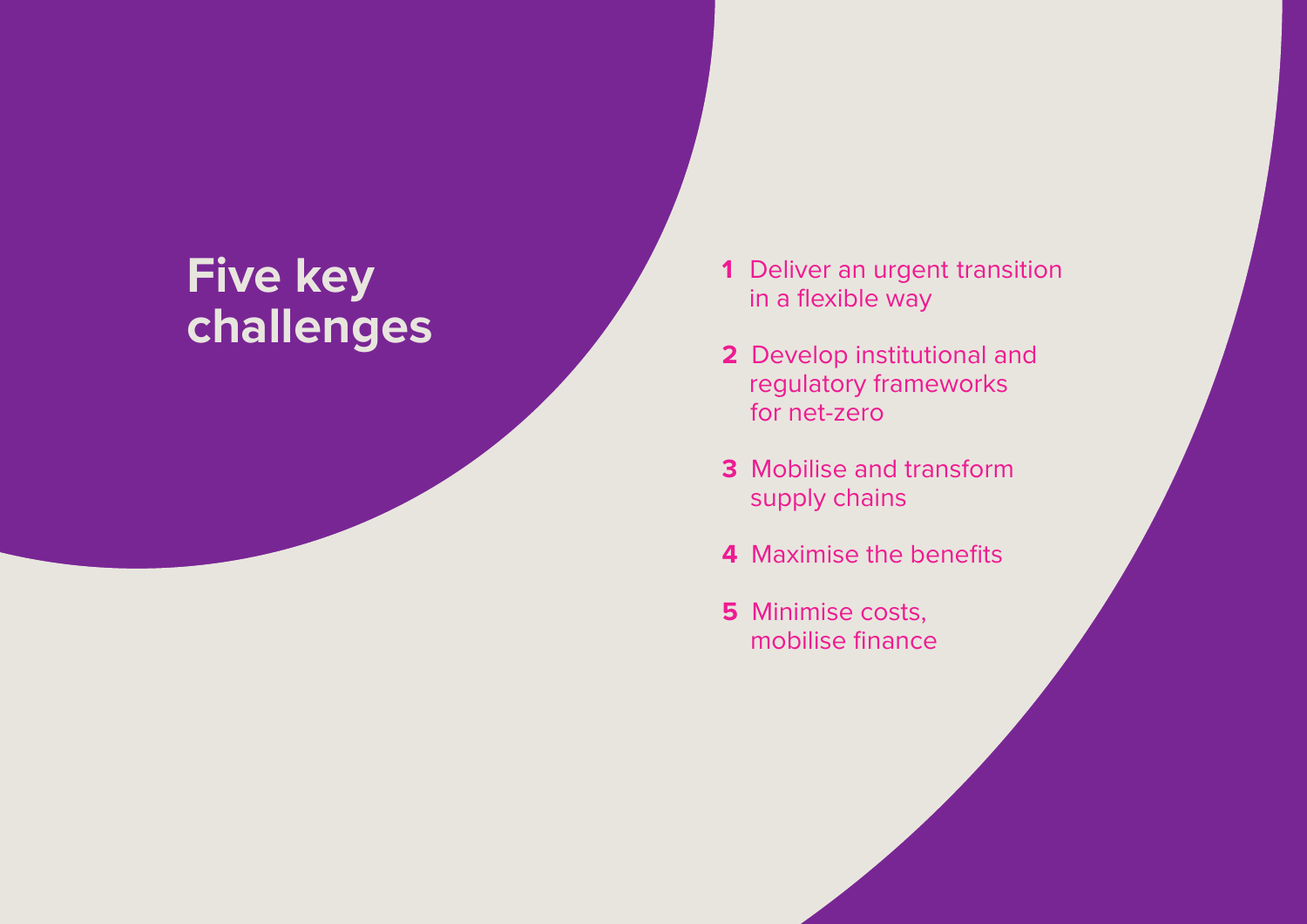### Deliver an urgent transition in a flexible way

### **UK carbon capture and underground storage**

**(CCUS) action plan**  In 2018, following advice from the CCUS Cost Challenge Taskforce, the government set out an action plan for deploying CCUS at scale in the UK in the 2030s.<sup>7</sup> The plan sets out a timeline and next steps for government and industry to ensure the UK is on course to meet its carbon capture and storage objectives.

Comparable plans are now needed for other key infrastructure areas fundamental to enabling net-zero, covering near-term activities such as demonstration activities, supply chain mobilisation, financing, planning requirements and site preparation and construction.

## **Challenge 1**

Pathways to net-zero require major infrastructure transformations to be substantially under way by 2030. There is an urgent need to better understand the specific timescales and activities required over the next decade across a number of 'difficult' and emerging infrastructure areas such as industrial clusters, hydrogen production and distribution and electric vehicle charging. This is likely to point to critical actions, decisions and policy interventions being required over the next two years.



**Social and behavioural dimensions of potentially rapid and disruptive infrastructure changes.**

**3.**

**Case studies and lessons learned from comparable historical and international examples.**

## **4.**

**Enhancement of decision-making models to cover options value, eg through the HM Treasury Green Book Appraisal.**

**1.**

**Critical path analysis for key emerging infrastructure areas.**

**2.**

**Assessment of key decision points, low-regret options and interactions between different sectors, drawing on engineering systems approaches.**

**Potential areas of focus include:** 

A key challenge will be balancing the need for commitments in the short-term with long-term flexibility. There will be trade-offs between delayed decisions that increase uncertainty and pressure on timescales, and earlier decisions that risk closing down innovation and better long-term options.

Heat decarbonisation is an example of an area where these issues will play out, with options such as hydrogen, electrification and district heating all representing potential pathways. Each requires major investments in shared infrastructures that, once built, could risk locking-in a suboptimal approach. The urgency of net-zero means this to some degree may be inevitable as action can no longer be delayed. But planning in advance for the possibility that decisions may be wrong can help to mitigate negative consequences.

> 7. HMG (2018) Clean growth – the UK carbon capture usage and storage deployment pathway: an action plan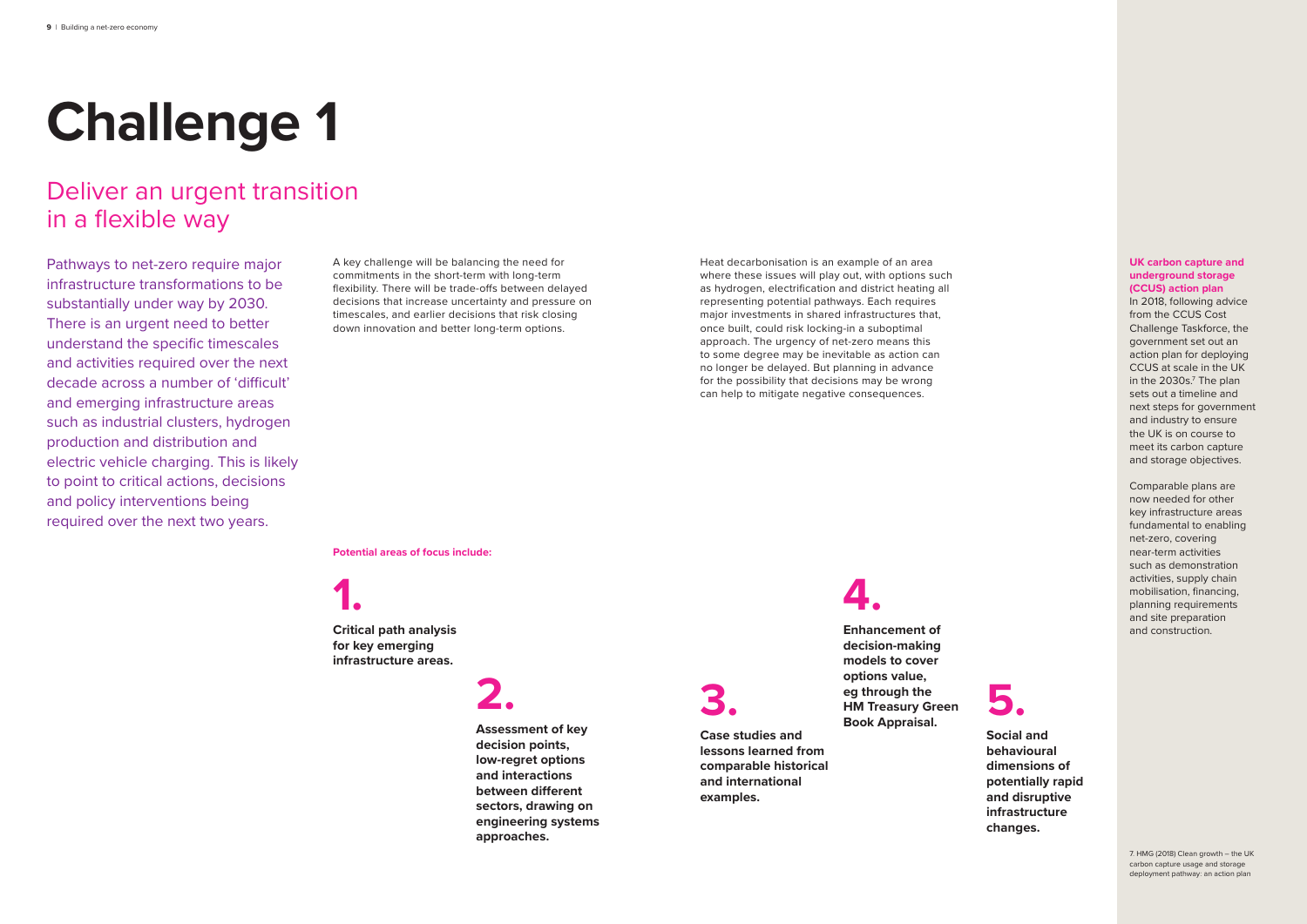### Develop the institutional and regulatory frameworks for net-zero

Reaching net-zero by 2050 will demand a level of concerted activity and co-ordination not normally experienced by democratic countries outside of wartime. This calls for new approaches within government to ensure all key arms of the state are aligned towards this objective and joined up across Whitehall, between the national government and the devolved administrations, and between national, regional and local authorities.

## **Challenge 2**

### **Ofgem's RIIO-2 price control framework**

There is currently a misalignment between Ofgem's regulatory price control framework and the urgent action needed to ensure the UK is on the path to net-zero emissions by 2050.

Ofgem is responsible for setting price controls for the monopoly companies that run the UK's gas and electricity networks and these companies are currently drafting their business plans for the next price control period (RIIO-2), which runs from April 2021 to March 2026. The guidance for RIIO-2 was issued before legislation for the new emissions target, meaning there is no specific requirement to demonstrate a pathway to net-zero. In turn, there is a risk that the relatively short time period of RIIO-2 will result in infrastructure investment decisions that are not aligned with longterm ambition, leading to inconsistent outcomes or delayed investments.

- Strengthening the capabilities and remits of existing organisations
- Different regulatory structures
- Creation of a new cross-departmental delivery unit at the heart of government, responsible for overseeing and co-ordinating progress towards net-zero

Given the critical importance of the 2020s for transforming the UK's energy system, RIIO-2 business plans should be reviewed and updated to ensure alignment with net-zero.

A radically strengthened sense of common purpose is needed to ensure that regulatory barriers to net-zero infrastructure can be removed and the right enabling framework rapidly implemented. Too often over the last decade, changes have been made to policy that have undermined progress towards a low-carbon economy. Various institutional options could facilitate this transition, for example:

Any such change will need to break down the siloed approach to infrastructure delivery in the UK, particularly given the cross-sector nature of many of the big net-zero infrastructure challenges such as electric vehicle roll-out and the decarbonisation of buildings.

In many cases, our current regulatory framework is simply not aligned with net-zero. The UK's economic regulators, for example, have been successful in driving efficiency, and to some degree innovation, but are too often not sufficiently long-term in their investment time-horizons. Building regulations are another example – too often inflexible, not sufficiently focused on the whole-life carbon impacts of new buildings and too weak in their coverage of changes to existing buildings. These and other regulatory approaches urgently need to be reformed and repurposed.

Infrastructure solutions are often best implemented at local, city or regional scales – taking account of specific circumstances and preferences and allowing for coordination of planning and delivery. A key challenge for government will be to set the overarching framework whilst supporting and resourcing more localised delivery.

#### **Potential areas of focus include:**



**Embedding carbon into government and private sector procurement frameworks and investment decision-making.**

**3.**

**Exploring the introduction of carbon budget compliance for all projects in the National Infrastructure and Construction pipeline.**

**4.**

# **Policies and guidance**

**on whole-life cost asset investment models for longterm investment and ownership.**

## **1.**

**Identification of key regulatory barriers for urgent critical path infrastructures and recommendations for change.** 

## **2.**

**How to bring different regulatory bodies together to ensure a shared vision of regulatory alignment for net-zero.**



**How to build delivery, technical and procurement capacity at local and regional tiers of government.**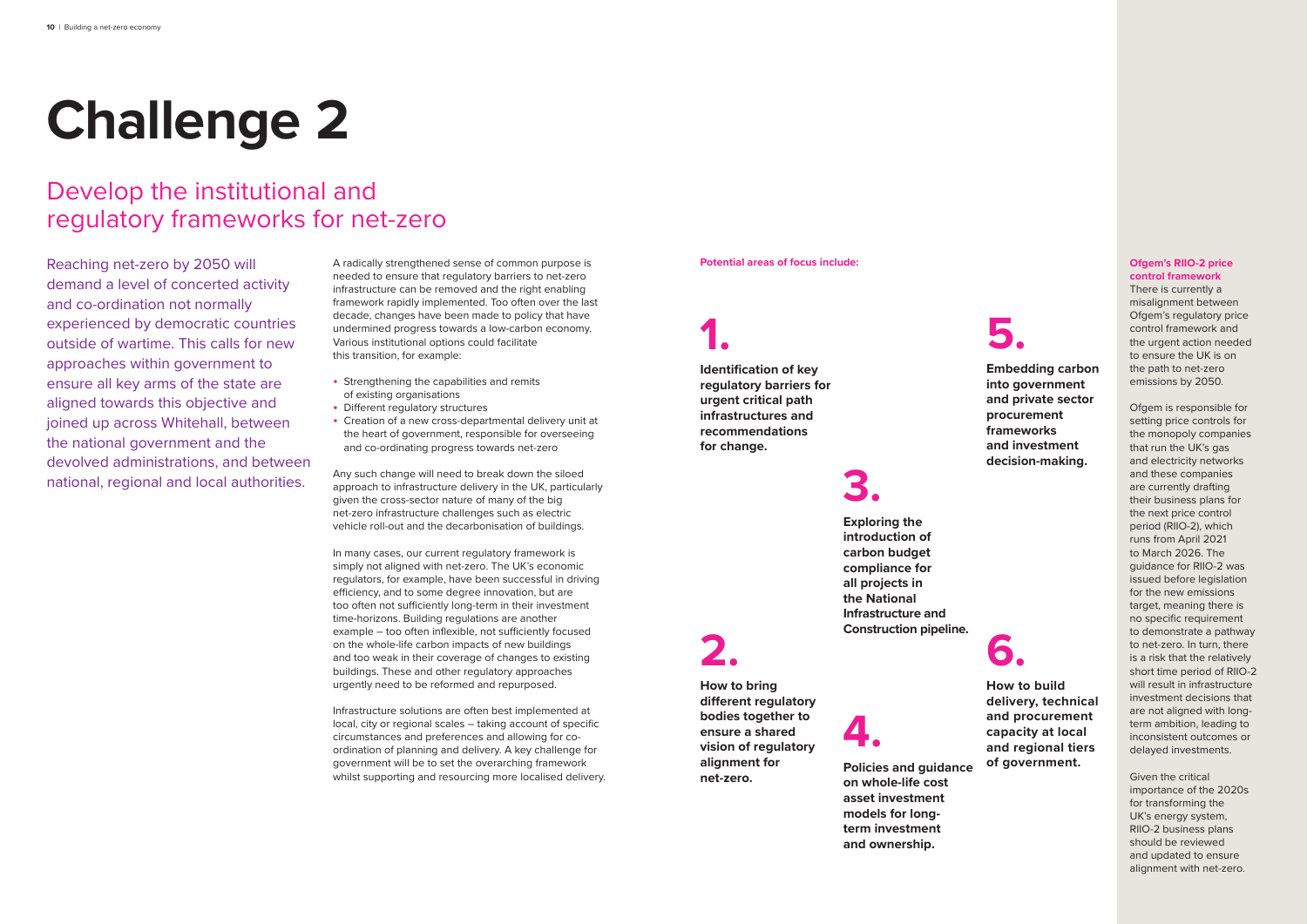### Mobilise and transform supply chains

Infrastructure supply chains in the UK are sized according to market demand, which is typically limited to the build of just a few large projects – such as Crossrail and Hinkley Point C – at any one time. Net-zero demands a substantial scale-up of this capacity and the building of a skills value chain across all stages of education and into the workplace. This must cover every part of the labour force from the recruitment of early career professionals and apprenticeships to mid-career reskilling and leadership development.

The rapid pace of change in the construction and engineering sectors are compounding the challenges of supply chain development. Whilst traditional fabrication and trades skills will need to be expanded to undertake the huge scale of building retrofits required to improve energy efficiency, new skills in digitalbased and offsite construction, artificial intelligence, complex system planning, green finance and carbon management will all also be needed at scale. This will require increased numbers of science, engineering, technology and maths (STEM) graduates and vocational apprenticeships and a renewed focus on continual professional training and career-long learning.

There is an urgent need to understand the aggregate skills requirement across the net-zero infrastructure pipeline and put in place strategies to ensure this is delivered. This will require an integrated approach across government, industry and the educational sector, building on recent examples of success such as the offshore wind sector deal. Such approaches should also be tailored for different regions of the UK, to help drive economic development in areas that have suffered from deindustrialisation, and support a transition of workers from carbon-intensive sectors to new net-zero sectors with similar skills requirements, such as hydrogen and CCS.

## **Challenge 3**

**3. Joint mapping and evaluation of critical supply chains, leading to options for creating volume certainty between public and private asset owners.**

**2. Identifying and implementing opportunities for transitioning workers from carbonintensive sectors into suitable new areas of infrastructure delivery.**

**1.**

**Joint mapping of future skills requirements for the net-zero infrastructure pipeline, considering all regions and sectors of the economy.**

**Potential areas of focus include:** 

Looking beyond skills, some UK supply chains that will be critical to delivering net-zero are characterised by their small scale and fragmentation into multiple trades. For example, many accredited heat pump installers only install one or two pumps per year. High costs and variable quality are often issues for small markets that lack critical mass. Lessons can be learned from other sectors. For example regulated monopolies have used alliancing strategies to build sustained and competitive supply chains over time. And public and private employers have jointly mapped the nuclear skills pipeline. A shared vision between major employers and government, backed up by clear policy certainty, will allow industry to make the necessary investments in UK supply chains.

In terms of the lifecycle carbon of new infrastructure assets, progress has been made by industry in recent years to reduce emissions, guided by the principles set out in the Infrastructure Carbon Review and the international standard for managing infrastructure carbon, PAS 2080. The basic tools are now in place to design, build and operate infrastructure in an increasingly low-carbon way.

These approaches must now urgently be strengthened and made mainstream across infrastructure supply chains. Investment decisions, procurement and regulation must align to require ever lower lifecycle carbon over time and ultimately lead to zero-carbon construction via the development of low-carbon variants of materials such as cement, concrete and steel. Given the scale of infrastructure build required over the coming decades, early and rapid action to reduce the impact of infrastructure supply chains is an urgent priority, otherwise there is a risk of perverse outcomes and increased emissions from the infrastructure sector in the short-term.

The infrastructure sector's broken operating model also needs to be fixed. Too often the wrong projects are delivered over budget, past deadline and below par. By developing new business models based on enterprise rather than traditional transactional arrangements, and by integrating digitally-driven developments such as offsite manufacture and robotic construction, infrastructure delivery can be transformed in support of net-zero.

**4.**

**Development of standard methodologies for carbon management and compliance in public and private procurement.**



**Transforming the way infrastructure projects are delivered and contracted to deliver lowcarbon outcomes.**

## **5.**

**Quantifying and driving down embodied and lifecycle GHG emissions associated with a net-zero infrastructure pipeline.**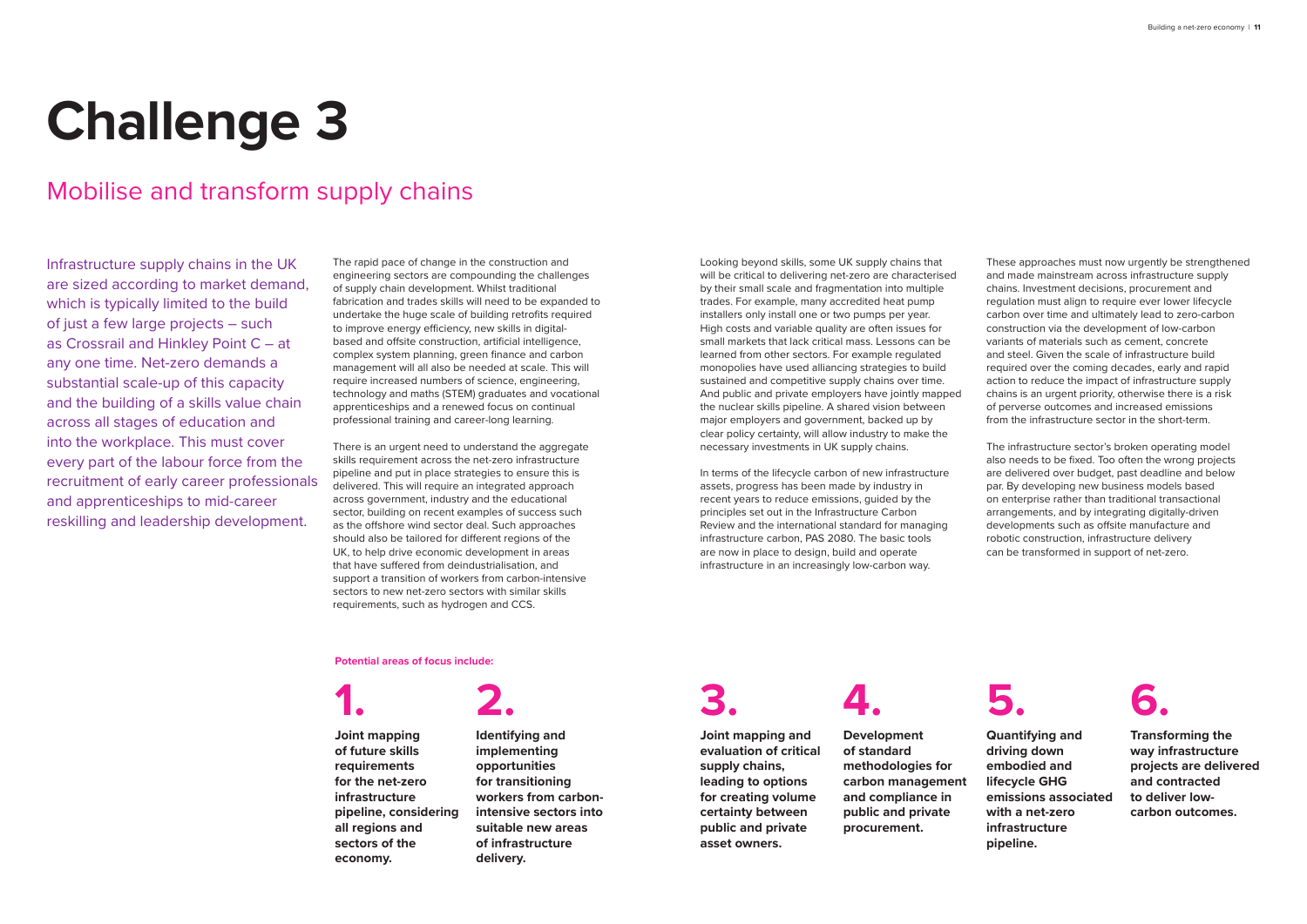

### **Carbon reduction potential**

### **Supply chains for zero-carbon Manchester by 2038**

In February 2019, Manchester City Council endorsed a framework to meet the city's target of being zero-carbon by 2038. The business case supporting this plan indicates the scale of supply chain development needed to deliver this target. It is estimated that undertaking a deep retrofit programme of the city's building stock will create 55,000 new jobs, with a further 30,000 new entrants (including STEM graduates) required across in the sustainability and environmental sectors.

### **Project 13**

Project 13 is an industry led initiative launched by the Institution of Civil Engineers to develop an outcomes-focused approach to the delivery and management of infrastructure projects. It promotes business models based on enterprise rather than transactional arrangements. Drawing on best-practice case studies it sets out principles for commercial arrangements that use incentives and risk allocation to facilitate collaboration and innovation between those involved in infrastructure delivery and operation.

In its 2017 report 'Data for the public good' the NIC set out recommendations for the UK's infrastructure to become digitally connected in order to drive improvements in the delivery and performance of assets. One key recommendation was to develop a national 'digital twin' (computer model) of the UK's infrastructure to help plan, predict and understand our assets. A key purpose of digital twins is to optimise the performance and use of existing assets, meaning less new infrastructure needs to be built. Current work on a UK digital twin is being led by the Digital Framework Task Group, which published the 'Gemini Principles' in 2018, setting out foundational definitions and principles to quide future work.

### **PAS 2080 – carbon management in infrastructure**

PAS 2080 is a publicly available specification – it is a verification scheme that establishes a common understanding, approach and language for wholelife carbon management in the provision of economic infrastructure. Publicly available specifications perform a similar role to industry standards and are recognised internationally. PAS 2080 was authored by Mott MacDonald and Arup under the British Standards Institute and constitutes the world's first low-carbon infrastructure specification – fulfilling a recommendation of the 2013 Infrastructure Carbon Review. It covers the integration of carbon management into infrastructure delivery and operation, and includes a process for target setting, baselining, reporting, monitoring and continual review and improvement.

#### **Offshore wind sector deal**

The deployment of offshore wind has been one of the big success stories of the UK's economic development over recent years. This has been underpinned by effective publicprivate collaboration, recently culminating in the Offshore Wind Sector Deal. This deal, part of the UK's Industrial Strategy framework, includes a government commitment to 30GW offshore wind by 2030 and sets out joint measures with industry to develop UK supply chains. These include a standardised skills and training framework, apprenticeship opportunities and 'offshore energy passports' to enable workers to transition between extractive and renewable industries.

**National digital twin**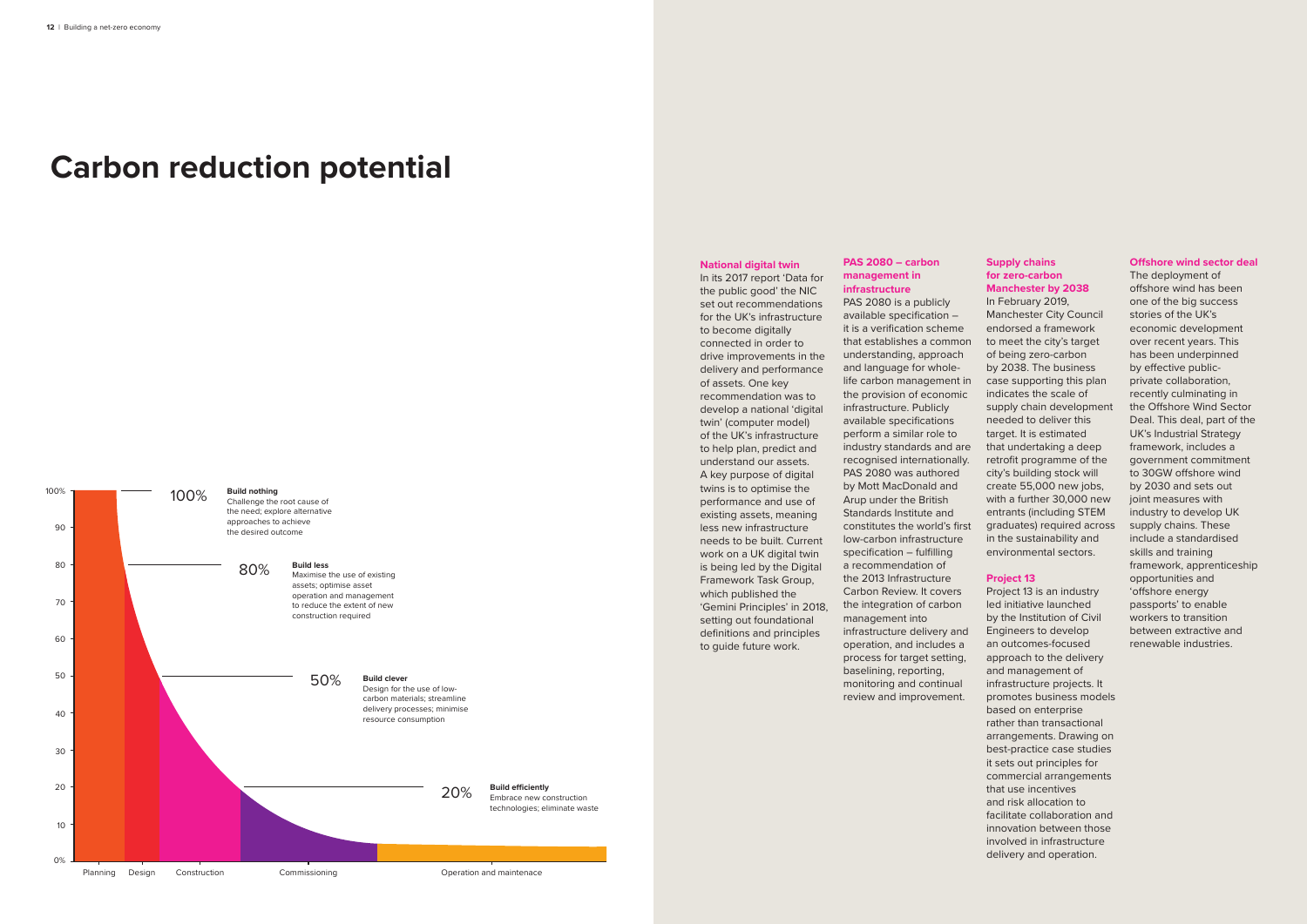### Maximise the benefits

## **Challenge 4**

Better, more modern infrastructure lies at the heart of most positive visions of social and environmental transformation. Net-zero must be embedded alongside the wide range of additional societal, economic and environmental benefits that infrastructure must deliver.

Future economic prosperity, protection against flooding, better transport connectivity, healthier lifestyles and greener cities, richer and more vibrant ecosystems – the infrastructure that we build over the next 30 years must deliver against all of these priorities in addition to net-zero. In this way, net-zero infrastructure can sustain broad-based public support over time.

Transforming our infrastructure system is also essential for closing the UK's productivity gap and driving the development of new markets, jobs and exports. By being a leader in the global push to net-zero the UK can position itself as a world leader in clean growth and a first mover in key low-carbon sectors.

The UK's Industrial Strategy rightly positions decarbonisation as a driver of economic development, laying the foundations for the UK to build on its strengths in science, engineering, finance and digital technologies to take full advantage of the economic opportunities presented by clean growth. This approach must now be strengthened in pursuit of net-zero. In doing so, the UK will increase its attractiveness as a place to invest, and increasingly be able to export expertise delivering net-zero around the world.

Net-zero also offers a unique opportunity to rebalance the UK's economy and strengthen regional economic performance. New and repurposed infrastructure is required across all parts of the UK to deliver net-zero, and with effective skills and education strategies as well as public-private collaboration to develop local supply chains, these opportunities can be captured by those living close by. In addition, some of the major new types of infrastructure will necessarily be clustered in specific regional locations due to resource availability or geographical features such as salt caverns or old gas fields, providing a potential further boost to these areas.

Managing the delivery of multiple major infrastructure programmes that are being implemented in parallel – often with complex interdependencies – will require integrated systems thinking. This will be essential in safeguarding against unintended consequences and can also help to identify synergies in the planning and implementation of new infrastructure, in turn reducing costs and disruption.

"Transforming our infrastructure system is essential for closing the UK's productivity gap and driving the development of new markets, jobs and exports."

#### **UK industrial strategy**

The government's Industrial Strategy 'Building a Britain fit for the future' was published in 2017 and set out a long-term plan to boost productivity and incomes in the UK. By embracing a strong and strategic role for the state in directing UK economic development it marks a welcome departure from approaches adopted over preceding decades and reflects evidence that governments can play a critical role in driving innovation and economic prosperity in partnership with industry.

The industrial strategy sets out the four grand challenges of artificial intelligence and big data, clean growth, the future of mobility and meeting the needs of an ageing society, and has led to a framework of strategic missions, challenge funds and sector deals.

#### **Potential areas of focus include:**

**2.**

**Identifying** 

**clean growth and innovation opportunities that the UK is uniquely placed to exploit.**

## **1.**

**Integrating netzero with broader best practice in environmental and social governance for infrastructure. 3.**

**Applying holistic engineering systems approaches to the planning and delivery of net-zero infrastructure.**

**4. Enabling local solutions, developing consumer-focused business models and supporting innovation in technology and emerging solutions not visible to central government.**



**Understanding the global transition and identifying synergies and opportunities for UK leadership, linking into export and trade policies.**



**Understanding how to develop and export the UK's net-zero expertise to international markets.**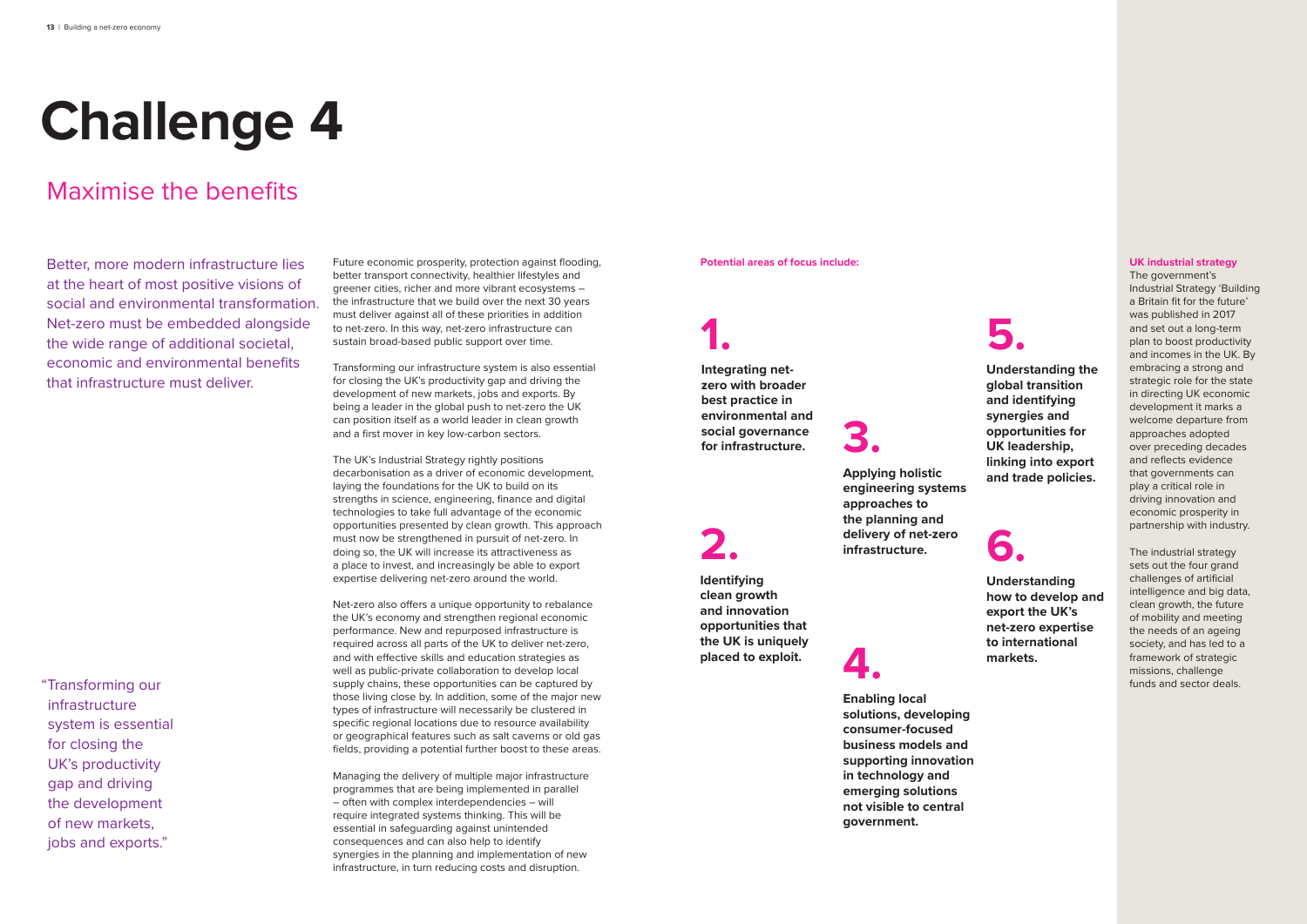### Minimise costs, mobilise finance

## **Challenge 5**

There is huge potential to minimise the amount of new infrastructure needed through behaviour change and new technologies, business models and operational practices.

With increasing urbanisation, infrastructure providers are facing the cost and reputational implications of capacity failure and, as such, are turning to demand reduction techniques as a core part of their operations. By reducing demand and improving the efficiency of infrastructure systems, the overall cost of a net-zero transition will be reduced.

Digital technologies, for example, can transform our need for economic infrastructure, whether through remote working, reducing the need for energy networks through smart systems, or by shifting how we educate ourselves through life. Digital twins of physical assets are starting to make possible live simulation of how infrastructure performs, allowing optimisation at the whole-system level. Reducing demand and using what we have more efficiently are major areas of under-exploited potential.

Where new infrastructure is required, recent experiences in areas such as offshore wind have demonstrated the types of approach that are effective in driving innovation up and costs down. Government commitment, bankable revenue streams, partnership between public and private sectors and a transition to competitive auctions at an appropriate stage of commercial deployment have combined to demonstrate success and can be replicated for other emerging areas of new infrastructure.

The Treasury estimates that around half of the UK's projected £600bn infrastructure investment pipeline over the next 10 years is forecast to come from the private sector. Net-zero is likely to push these requirements even higher and a critical task for government, in addition to investing itself, will be to mobilise these private financial flows at scale and in ways that minimise costs of capital. Compounding this challenge will be the novelty of much of the new infrastructure seeking finance, meaning careful consideration will need to be given to the role of state-backed finance and how risk can be fairly allocated between public and private sectors. Likewise, insurance solutions will be needed for new infrastructure models and sectors.

"The novelty of much of the new infrastructure seeking finance means careful consideration will need to be given to the role of state-backed finance and the fair allocation of risk between the public and private sectors."

**Potential areas of focus include:** 

**3.**

**The design of regulatory principles and processes needed to apply a** regulated asset<br> **base model to new**<br>
infrastructure. **infrastructure.**

**Maximising the integration of digital technologies into infrastructure systems to improve delivery, operation and use.**

## **1.**

**Identifying opportunities for regulatory reform to drive greater efficiencies in the use of shared infrastructure networks.**

**4.**

**The development of suitable business models with the right incentives and risk allocation to drive up performance and minimise the cost of capital.**



**Identify strategies to mobilise finance for the rapid deployment of new areas of infrastructure that may be subject to higher than normal perceptions of risk.**

### **Transforming the financial system to support a net-zero economy**

Several developments are helping to create a framework to turn financial flows away from carbon intensive investments. In 2017 the Task Force on Climate-related Financial Disclosures (TCFD) produced guidelines on how the financial sector should report on climate risk and align with the Paris Agreement. In the UK, the government expects all financial institutions and asset managers to report under the TCFD by the end of 2020 and has stated that it may be mandatory from 2022. The new UK Green Finance Strategy sets out further measures to direct capital to investments consistent with net-zero. Yet globally and in the UK, investments continue to be made in new fossil fuel infrastructure. It is imperative that recent positive developments are now built on and rapidly catalyse a large-scale redirection of finance towards infrastructure compatible with net-zero.



**Exploring how green finance products and services can be mainstreamed into infrastructure funding.**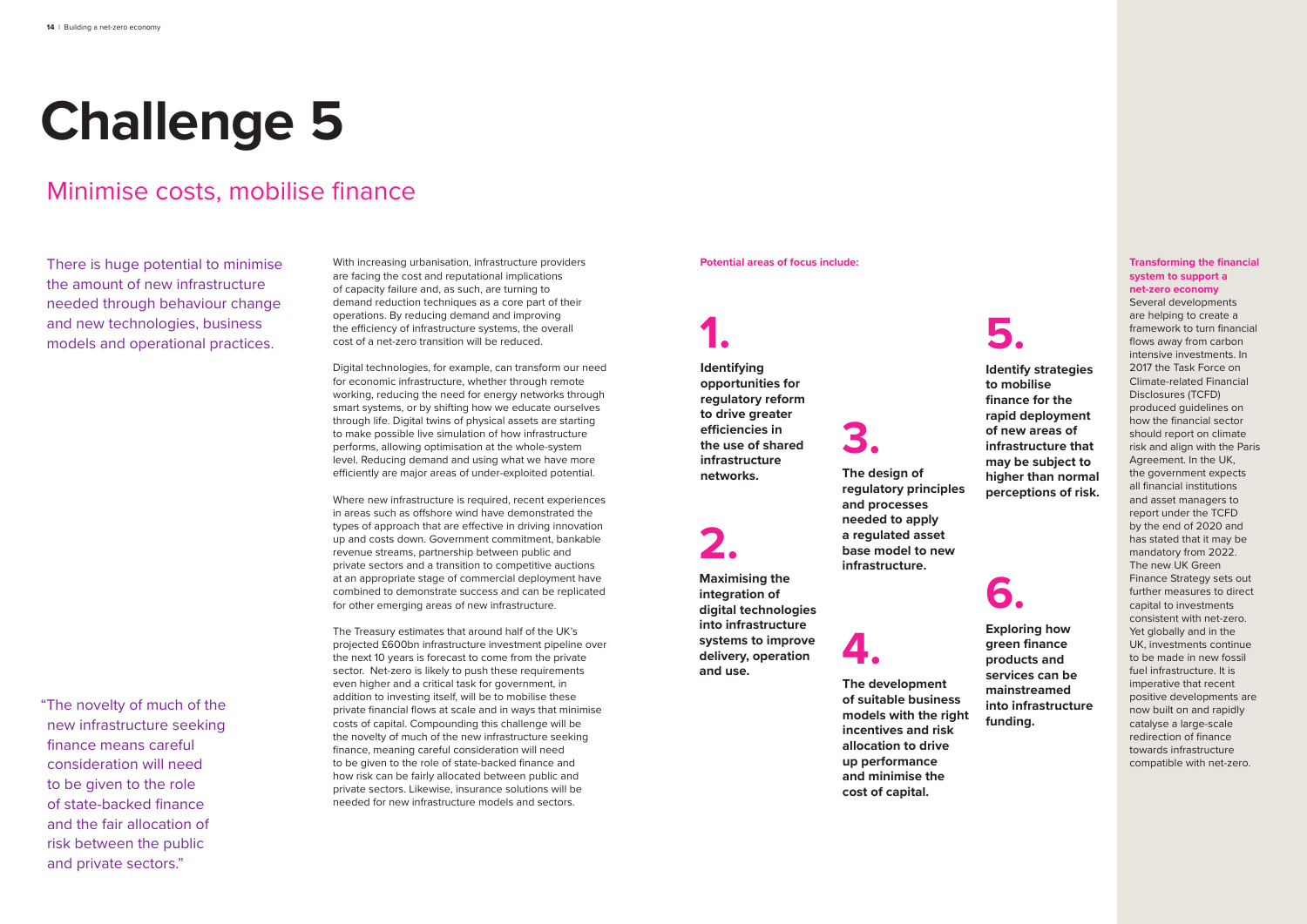Over the second half of 2019 and beyond, this industry coalition will undertake a programme of activity targeted at the most difficult and urgent aspects of delivering infrastructure for a net-zero economy, drawing on the unique expertise that we collectively bring.

### **Next steps**

We envisage doing this in close partnership with government bodies – including the CCC, NIC, BEIS and HM Treasury – as well as other industry groups. We will ensure our efforts are aligned and feed into milestones such as the National Infrastructure Strategy (expected late 2019) and, we hope, the COP26 international climate change convention that will be hosted in London in 2020.

### **Proposed programme of activity for this industry coalition in 2019**

We will collaborate with New Civil Engineer and other publications to produce regular pieces of thought leadership on net-zero.

For each of the five key challenges identified in this paper, we will engage stakeholders to undertake a rapid review of the key gaps in current evidence and knowledge, identifying a prioritised list of specific questions and activities for our coalition to address.

By the end of 2019, we will have held a series of workshops and produced initial outputs for the most urgent infrastructure priority areas, culminating in the identification of actions and policy recommendations to be implemented in 2020. We expect this to include critical path analysis of key infrastructure areas.

In November 2019, we will use Mott MacDonald's annual Carbon Crunch event to hold an industry conference on 'Building infrastructure for net-zero'. We will also input into other industry and academic events such as the Major Projects Association conference in September 2019.

We will explore options for how we evolve and expand as a group based on a 'form follows function' philosophy. Options range from a loose alliance of committed organisations working through existing structures to a more formalised arrangement modelled on effective examples of industry-government alliances.

**We invite you to join us on this journey.** 



Treasury review of costs of net-zero transition

**November 2020** COP26 climate talks, London



**2050** Net-zero GHG emissions in the UK

**Autumn 2020** CCC advice on the UK's sixth carbon budget, 2033-37